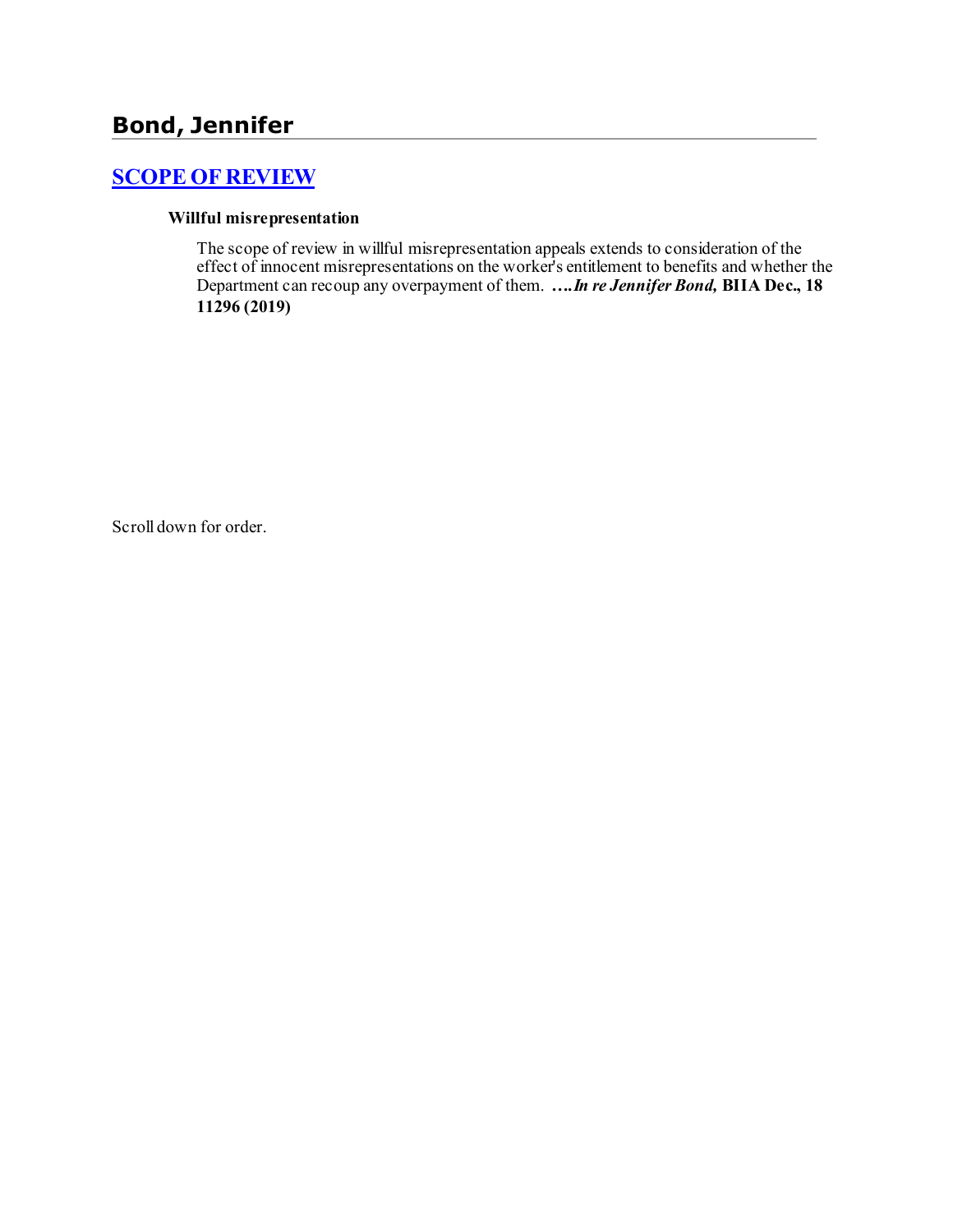#### **BEFORE THE BOARD OF INDUSTRIAL INSURANCE APPEALS STATE OF WASHINGTON**

**)**

**IN RE: JENNIFER M. BOND ) DOCKET NO. 18 11296**

#### **CLAIM NO. SK-43621 ) DECISION AND ORDER**

Jennifer Bond injured her low back while working for The Boeing Company. The claim was allowed, and she received treatment and time-loss compensation benefits. She was released to work with no restrictions at her own request. A man attempted to sexually assault Ms. Bond in an incident unrelated to work. After learning of the assault, Boeing scheduled an independent medical examination that ultimately found Ms. Bond's worsened symptoms were related to the assault and not to the claim. The Department investigated and found Ms. Bond had willfully misrepresented the cause of her aggravated symptoms by failing to disclose the assault. Our industrial appeals judge found Ms. Bond had not willfully withheld information about the assault in order to fraudulently secure benefits under the claim, and he reversed the Department order. Boeing requests reinstatement of the willful misrepresentation order. We agree with the decision of our industrial appeals judge on the issue of willful misrepresentation; but, we grant review to address the issue of innocent misrepresentation. We find Ms. Bond failed to establish by a preponderance of the evidence that she was otherwise entitled to further benefits under the claim. We also find the Department does not have the authority to seek recoupment of medical treatment costs from Ms. Bond. The Department order is **REVERSED AND REMANDED** to the Department to find that the payment of time-loss compensation benefits and treatment was not induced by willful misrepresentation; to vacate the penalty; to find the payment of time-loss compensation benefits and treatment was induced by innocent misrepresentation; to find Ms. Bond was not entitled to time-loss compensation and treatment benefits from March 31, 2017, through June 25, 2017; to order recoupment of time-loss compensation in the amount of \$3,426; and to close the claim.

## **DISCUSSION**

We do not find sufficient evidence to prove Ms. Bond willfully misrepresented or omitted the fact of the assault with the intent to fraudulently secure benefits under the claim when applying the clear, cogent, and convincing standard. To that extent we agree with the Proposed Decision and Order. However, the analysis of this appeal should not end with the determination that Ms. Bond did not willfully misrepresent the facts. Our scope of review in willful misrepresentation appeals extends to consideration of the effect of innocent misrepresentations.<sup>1</sup>

l <sup>1</sup> *Matthews v. Dep't of Labor & Indus.*, 171 Wn. App. 477 (2012).

Page 1 of 6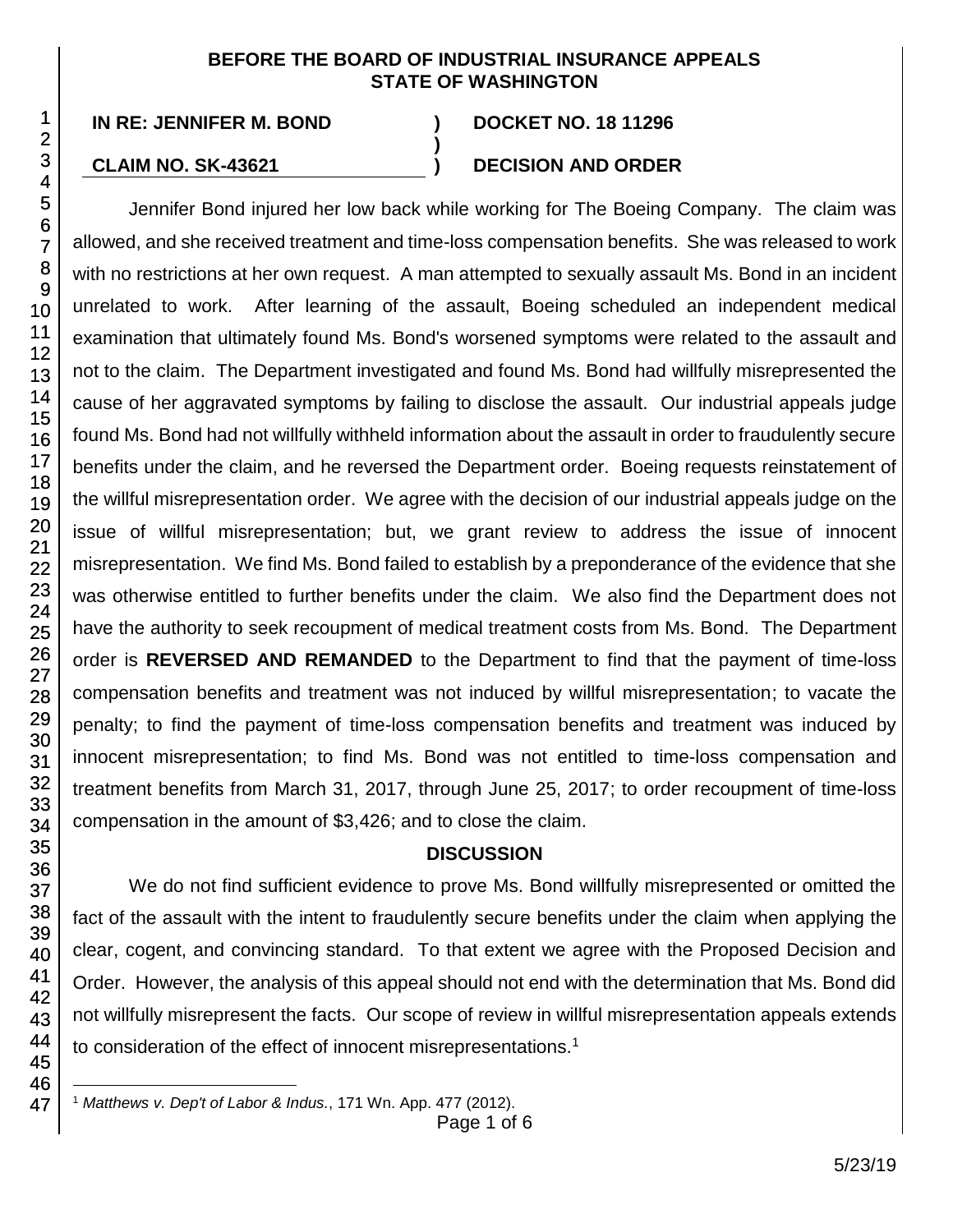RCW 51.32.240(1)(a) provides that when benefits are paid as a result of an innocent misrepresentation, the recipient must repay the benefits if not otherwise entitled to them. The evidence in this appeal establishes that Ms. Bond innocently withheld information about the assault. In order to avoid repaying the benefits that she received, Ms. Bond must prove by a preponderance of the evidence that she was entitled to those benefits, notwithstanding the assault. That evidence must come from competent medical experts.<sup>2</sup>

Ms. Bond's attending physician, Ray F. Smith, M.D., initially recommended work restrictions and treatment believing that the aggravation of Ms. Bond's industrial injury was related to the resumption of her work duties. In hindsight, with full knowledge of the details of the assault, he cannot now say with reasonable medical certainty that the aggravation was related to Ms. Bond's work duties after returning to work or to her industrial injury.

Dean S. Ricketts, M.D., is a retired orthopedic surgeon who examined Ms. Bond on May 24, 2017. In reviewing the records, Dr. Ricketts noted no abnormalities on x-ray or MRI. He noted that she was released back to her job of injury without restriction as of March 16, 2017, although she was still experiencing low back pain at that time. She reported a worsening of her low back pain radiating into her right leg after she returned to work. Dr. Ricketts was aware she had been assaulted on March 24, 2017, and that the employer alleged her worsened condition was related to the assault rather than the industrial injury.

On examination, Dr. Ricketts found Ms. Bond was tender at the L5-S1 level, but there was no muscle spasm. Testing revealed possible piriformis syndrome, but did not confirm radiculopathy. He did note decreased range of motion in the lumbar spine and he thought his findings were valid. He diagnosed lumbosacral/sacroiliac strain with possible piriformis syndrome, history of assault in late March 2017 aggravating industrial injury-related diagnosis, and meralgia paresthetica on the right. He found Ms. Bond's condition was not fixed and stable and recommended work restrictions and further treatment.

A misreading of a therapist's chart note caused Dr. Ricketts some confusion about the date of the assault; therefore, he was initially uncertain whether the assault played a role in the aggravation. His recommendations regarding physical restrictions and treatment under the claim were contingent on receiving additional information about the assault. After receiving further details, including

l *Sayler v. Dep't of Labor & Indus.*, 69 Wn.2d 893, 896 (1966), and *Sacred Heart Med. Ctr. v. Carrado,* 92 Wn.2d 631 (1979).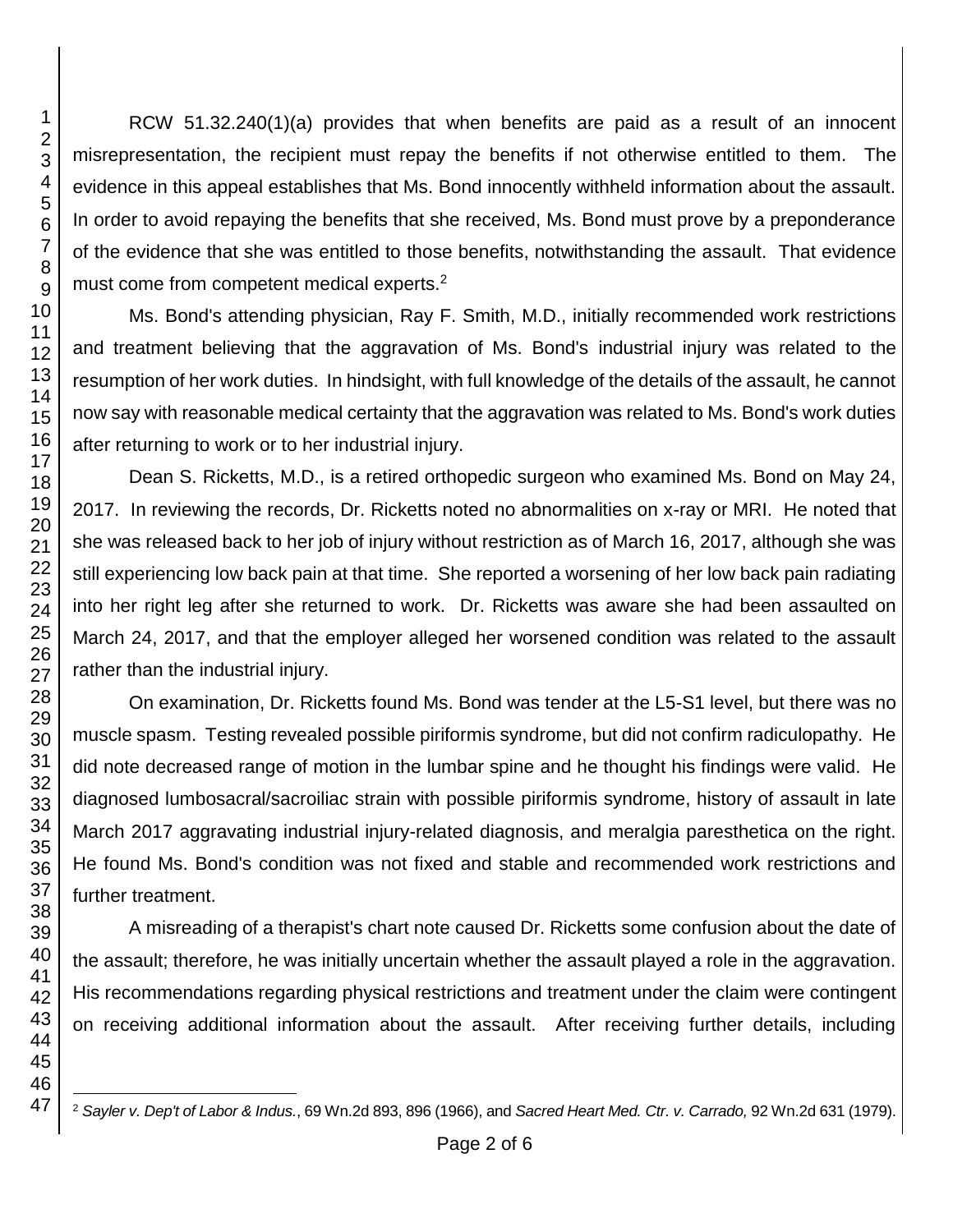Ms. Bond's description to her physical therapist of low back pain when lying face down during the assault, he determined the aggravation was more likely than not caused by the assault.

Dr. Smith and Dr. Ricketts were the only medical witnesses, and neither of them provide a basis for granting Ms. Bond time-loss compensation or treatment benefits after March 31, 2017. Ms. Bond failed to establish her entitlement to those benefits, so she must repay those costs; but only the payments she received directly.

RCW 51.32.240(3) authorizes the Department to recoup medical benefit payments after an erroneous adjudication that the claimant was entitled to benefits, provided that recoupment is sought from the actual recipient of the payments. $3$  Here, Ms. Bond was the beneficiary of the medical treatment, but she did not receive payment for those services. Ms. Bond is not responsible for repayment of the medical costs.

### **DECISION**

In Docket No. 18 11296, the claimant, Jennifer M. Bond, filed an appeal with the Board of Industrial Insurance Appeals on February 12, 2018, from an order of the Department of Labor and Industries dated January 22, 2018. In this order, the Department found Ms. Bond had willfully misrepresented material facts pertinent to her claim by failing to disclose that she had been assaulted on March 24, 2017, ordered her to repay the benefits she received from March 31, 2017, through June 25, 2017, in addition to a penalty equal to half the benefits she received, and closed the claim. This order is incorrect and is reversed and remanded.

## **FINDINGS OF FACT**

- 1. On May 4, 2018, an industrial appeals judge certified that the parties agreed to include the Jurisdictional History in the Board record solely for jurisdictional purposes.
- 2. Between March 31, 2017, and June 25, 2017, Jennifer Bond received time-loss compensation in the amount of \$3,426 and medical treatment costing \$5,096.
- 3. Despite her continuing low back and right buttock symptoms, Ms. Bond requested release to full duty at her job of injury without restriction effective March 16, 2017. On or about March 21, 2019, while attempting to perform her regular duties, climbing into a wing tank, she aggravated her low back condition. On March 24, 2017, Ms. Bond sustained injuries to her head and face from an unrelated assault by a stranger. On March 25, 2017, Ms. Bond emailed Dr. Smith relating she left work on

l <sup>3</sup> *See also In re Anthony Lajcin,* BIIA Dec., 99 12440 (2000).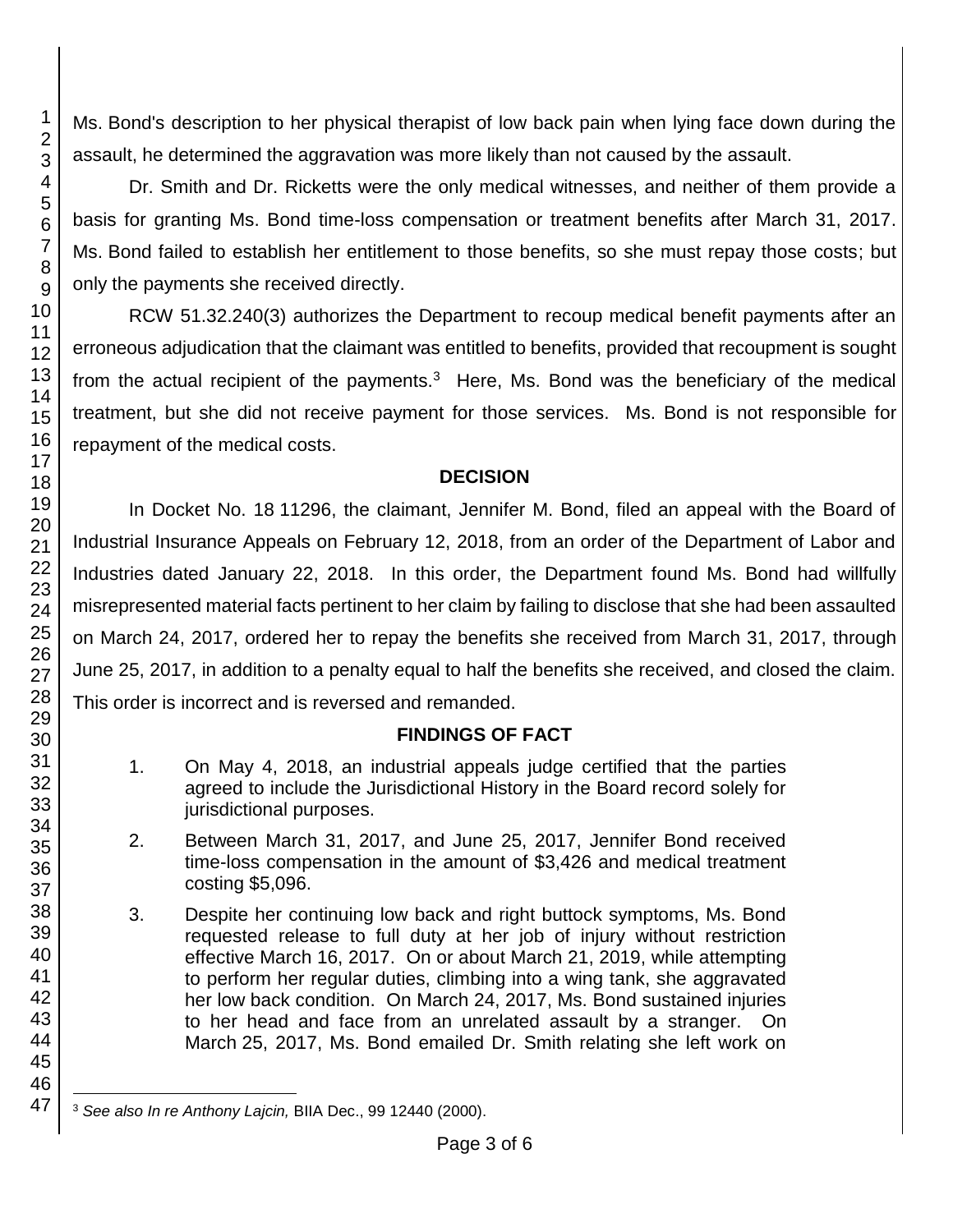March 21, 2017, when she experienced a recurrence of low back symptoms; she did not mention the assault in the email.

- 4. Ms. Bond was embarrassed about the assault based on its nature and was hesitant to discuss it or seek treatment for it, until her mother insisted she do so late on March 25, 2017.
- 5. When Ms. Bond saw her attending physician, Dr. Smith, on March 31, 2017, the visible injuries to her face from the assault were obvious and discussed with Boeing's Nurse Case Manager, who was present at the appointment, and with Dr. Smith. The bruising about her face was documented in the physical examination portion of Dr. Smith's March 31, 2017 chart note, but he did not document any discussion regarding the assault, nor did he have any independent recollection of such a discussion, though he acknowledged it was possible he had that discussion with her. On receipt of further information regarding the assault, Dr. Smith was unable to relate Ms. Bond's worsened condition to the claim.
- 6. Ms. Bond underwent an independent medical examination with Dr. Dean Ricketts on May 24, 2017, who found valid/objective decreased range of motion in her low back and right hip, provided physical restrictions based on those findings, and determined additional treatment was required for those conditions. On receipt of further information regarding Ms. Bond's assault, Dr. Ricketts determined her worsened symptoms were proximately caused by the assault and were not related to the claim.
- 7. Ms. Bond's statements were not willful misrepresentations of material fact. She did not attempt to conceal any material fact or omit any material fact in an effort to receive benefits.
- 8. Ms. Bond did not intend for the Department to rely on the omission in order to receive benefits.
- 9. Ms. Bond is a 37-year-old woman who works for The Boeing Company as an integral in-tank fuel technician.
- 10. Ms. Bond had no physical restrictions proximately caused by the industrial injury from March 31, 2017, through June 25, 2017.
- 11. Considering her claim-related conditions, Ms. Bond was able to perform her job of injury from March 31, 2017, through June 25, 2017.
- 12. Considering her claim-related conditions, Ms. Bond was able to perform and obtain gainful employment on a reasonably continuous basis from March 31, 2017, through June 25, 2017.
- 13. As of March 31, 2017, Ms. Bond's conditions proximately caused by the industrial injury were fixed and stable and did not need further proper and necessary treatment.
- 14. Ms. Bond did not receive payments for the medical benefits she received under the claim.

47

1 2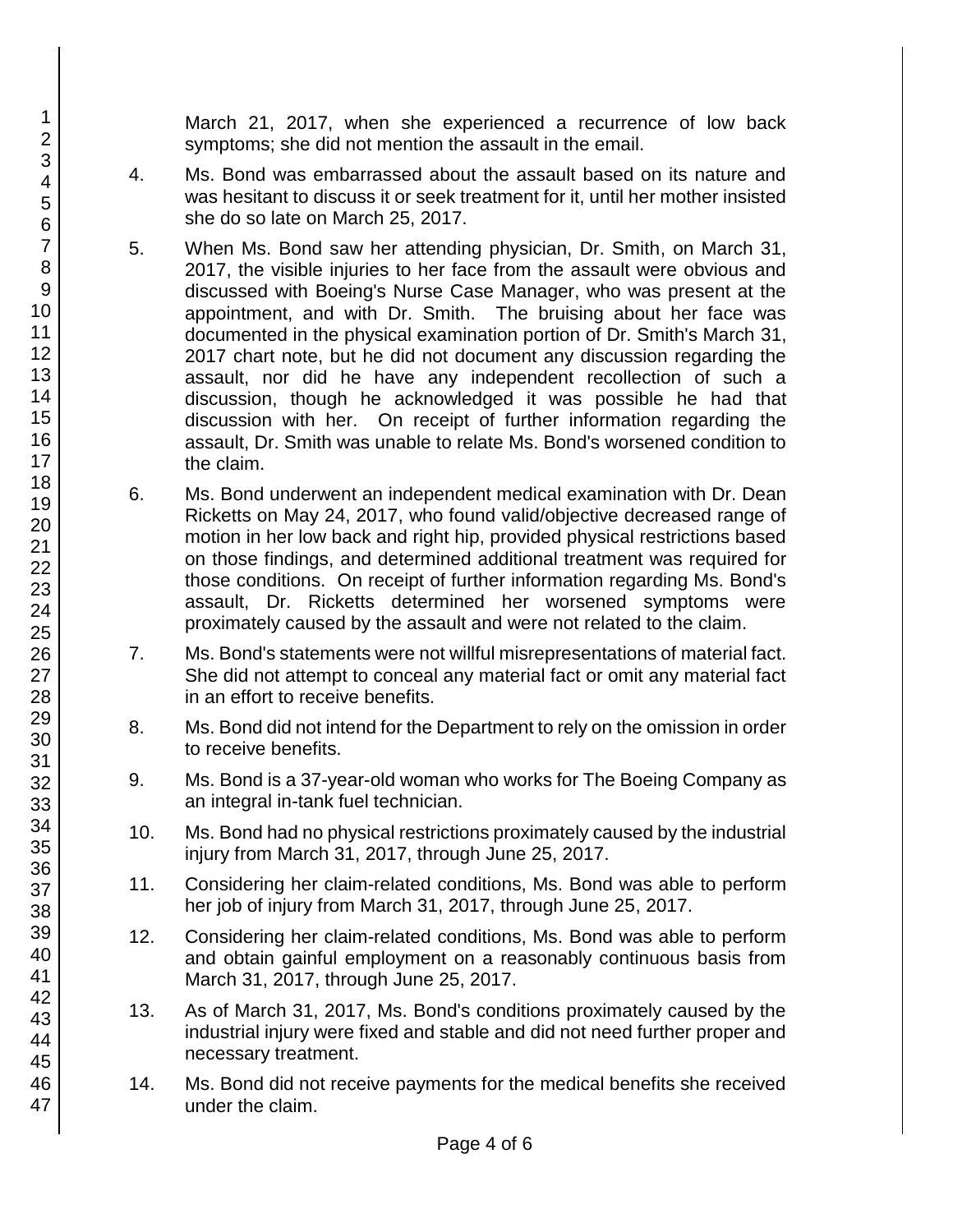#### **CONCLUSIONS OF LAW**

- 1. The Board of Industrial Insurance Appeals has jurisdiction over the parties and subject matter in this appeal.
- 2. The Department of Labor & Industries' payment of time-loss compensation and medical benefits for the period from March 31, 2017, through June 25, 2017, was not induced by willful misrepresentation, on the part of the claimant, within the meaning of RCW 51.32.240(5).
- 3. Jennifer Bond was not a temporarily totally disabled worker within the meaning of RCW 51.32.090 from March 31, 2017, through June 25, 2017.
- 4. Ms. Bond's conditions proximately caused by the industrial injury were fixed and stable as of March 31, 2017, and she is not entitled to further treatment. RCW 51.36.010.
- 5. Ms. Bond is not a recipient of payments for medical benefits within the meaning of RCW 51.22.240(3).
- 6. The Department order dated January 22, 2018, is incorrect and is reversed. This matter is remanded to the Department to find that the payment of time-loss compensation benefits and treatment was not induced by willful misrepresentation; to vacate the penalty; to find the payment of time-loss compensation and treatment benefits was induced by innocent misrepresentation; to find Ms. Bond was not entitled to time-loss compensation benefits and treatment from March 31, 2017, through June 25, 2017; to order recoupment of time-loss compensation in the amount of \$3,426; and to close the claim.

Dated: May 23, 2019.

BOARD OF INDUSTRIAL INSURANCE APPEALS

BOARD OF INDUSTRIAL INSURAM<br>LINDA L. WILLIAMS, Chairperson<br>JAGK S. ENG, Member

 $\zeta$  S. ENG, Member